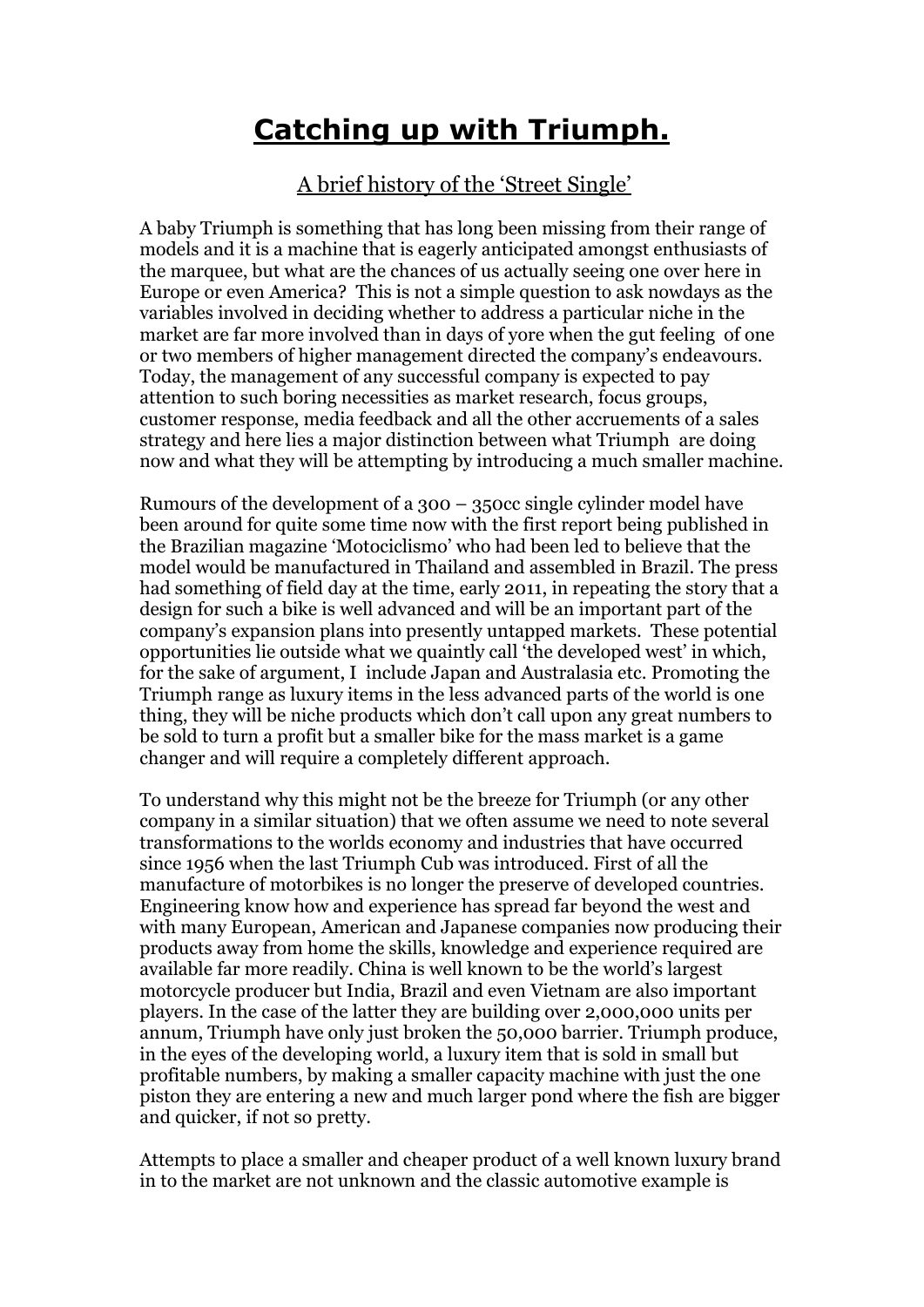Mercedes with their A class of 1997. This is a model that has been revamped several times as the company struggles to fit in to the mainstream and is a relevant example of the difficulties that Triumph may face. Logically it makes a lot of sense, a small car for those who desire and can afford the quality of Mercedes but do not want the truck like dimensions of their standard range. They have sold around 1.6 million in 14 years of production, Mercedes sell around 1.3 m cars world wide annually. However, the latest version does appear to be gaining ground in the new markets now that is has grown larger and more MB like, it has taken a decade and a half to reach this point, to realise that brand is often synonymous with a car type as well as a level of quality and doubtless this will not have escaped the attention of Hinckley. For Triumph to produce a basic machine and introduce it into an arena stuffed full of similar machines that already have a strong presence may be a mistake, better perhaps to create something that is a step down from the Bonneville rather than a step up from an Easy Rider.

It is often held that producing a bike for less developed countries will allow Triumph to bring it back home and sell it as a cheap runabout or entry level bike, which does sound quite sensible until we look at how that market is being shaped by EU legislation and in particular the new licensing laws of this January. In a nutshell there will be an A1 and an A2 licence. The first will allow for bikes up to 20hp (depending on their weight) whilst the later allows 47 hp, again with a weight stipulation. A 350cc machine designed for India or South America is likely to produce  $30 - 35$ hp which is too big for the lower licence and may well prove irrelevant in the higher category. Kawasaki and Honda are poised to take advantage of this change with new machines but Triumph presently has no reply other than the restricting of the Bonneville, a model that sells mainly to born again and/or mature riders. As good a bike as the Bonni may be it will struggle to compete against the latest Ninjas for the heart of a 19 year old and it is here, at the start of a biking career where brand loyalty is established that the company has nothing to offer at the moment. It may well turn out that the much mooted 350 'Street' is not the answer either although if a lighter 250cc version to rival Honda's CBR250 were to emerge then it might have potential. However, should this turn out to be the case then it still leaves a gap in the progression from beginner to fully fledged biker at the A2 stage.

The other great unknown, to the public at least, are the plans that Triumph have for overseas production. Thailand is obviously proving a success and one imagines that it will continue to be a centre of assembly for the foreseeable future and the word assembly is used advisedly for it would appear that certain components are made outside of either Britain or Thailand. Motorcycle News reported seeing Bonneville clocks on a stand at a Chinese trade show recently which leads to the question of what else is sourced from there?

As happy with the success of its Thailand operation as the company may be there is no doubt that they are still looking elsewhere. An investment of  $E_5$ , 5m has been made in Brazil which has allowed for the construction of a plant to make up bikes from completely knocked down kits (CKD). The models being assembled at Manaus are the Bonneville, Street Triple and Tiger 800XC.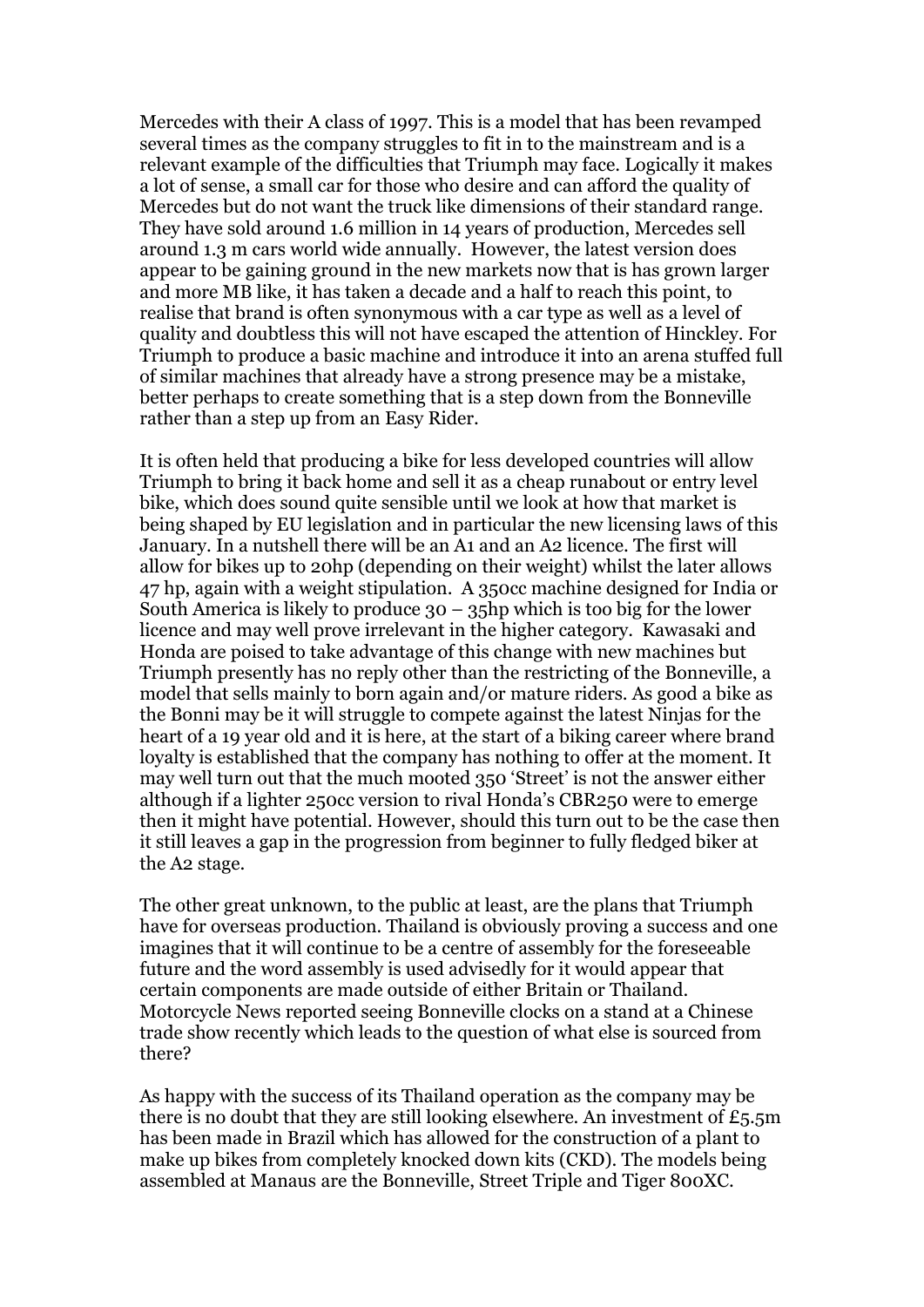Alongside these assembly facilities a dealer network has been established to take advantage of the 16% rise in sales of premium bikes in that country. Will this plant be expanded to produce the new 350cc bike? It's an interesting question given that the demand for sub 500cc machines in Brazil has dropped by 15% during the same period. Whatever the outcome it is undeniable that the creation of a workforce familiar with assembling Triumphs will be a tremendous asset should they decide to go ahead with a smaller model.

At first glance Manaus appears an odd choice to locate a manufacturing plant. It is situated in the heart of the Amazon basin and is 900 miles from the ocean. The area around the city is rainforest with the main centres of population being down the east coast with poor logistical connections between the two areas. It was a city built upon the rubber trade when Brazil still had a monopoly on the product but once the seeds were smuggled out its influence waned. However, back in the Fifties it was declared a free trade zone with very attractive tax breaks on offer and so it has grown since. Its port is open to ocean going ships and it insists that companies doing business there implement training and welfare policies to benefit their employees and the region as a whole. The Chinese are once again conspicuous by their presence with trade between the two countries now standing at \$56bn and they are to use the city as a final assembly area for their products. It is estimated that 60% of the manufacturing in the zone is related to either electronics or motorcycles with big names such as Harley Davidson, Honda and Ducati also having a presence. A less well known name is China Jialing Industrial who in 2008 opened a factory capable of assembling and distributing up to 100,000 bikes a year from components produced in China. Presently they do not produce anything larger than a 125cc which they sell under the Mot Traxx label but that may well change as Chinese manufacturers generally start thinking about larger machines. A motorcycle of around 350cc may seem to slot in here but again nothing was mentioned by either Paul Stroud, Global Marketing Director of Triumph, or Marcelo Silva, the newly appointed general manager of Triumph Brazil at a launch in November.

Presently it would seem that the Brazilian operation is working well and the team that the company has put together would appear to have the type of positive outlook that bodes well for the future. It is also heartening to learn that the CKD's for the Tiger 800 XC originate in the UK although those for the Bonneville and Street Triple are shipped in from Thailand.

India is the other location where Triumph has been trying to establish a manufacturing facility but here they have, by all accounts, entered a vale of tears and despair. Unlike KTM who have established a working relationship with Baja (as have Kawasaki) to produce a range of bikes from 200 to 390cc it would appear that they wish to go it alone, an interesting strategy and one that even BMW are rumoured to be avoiding with talk of them tying up with TVS, another large Indian motorcycle producer.

A brief outline of what is known of Triumphs adventures in this area commences back in 2010 when rumours started about their intentions in India. These were picked up and spread around the biking world. In early 2011 it was confirmed that Triumph had appointed the former head of Royal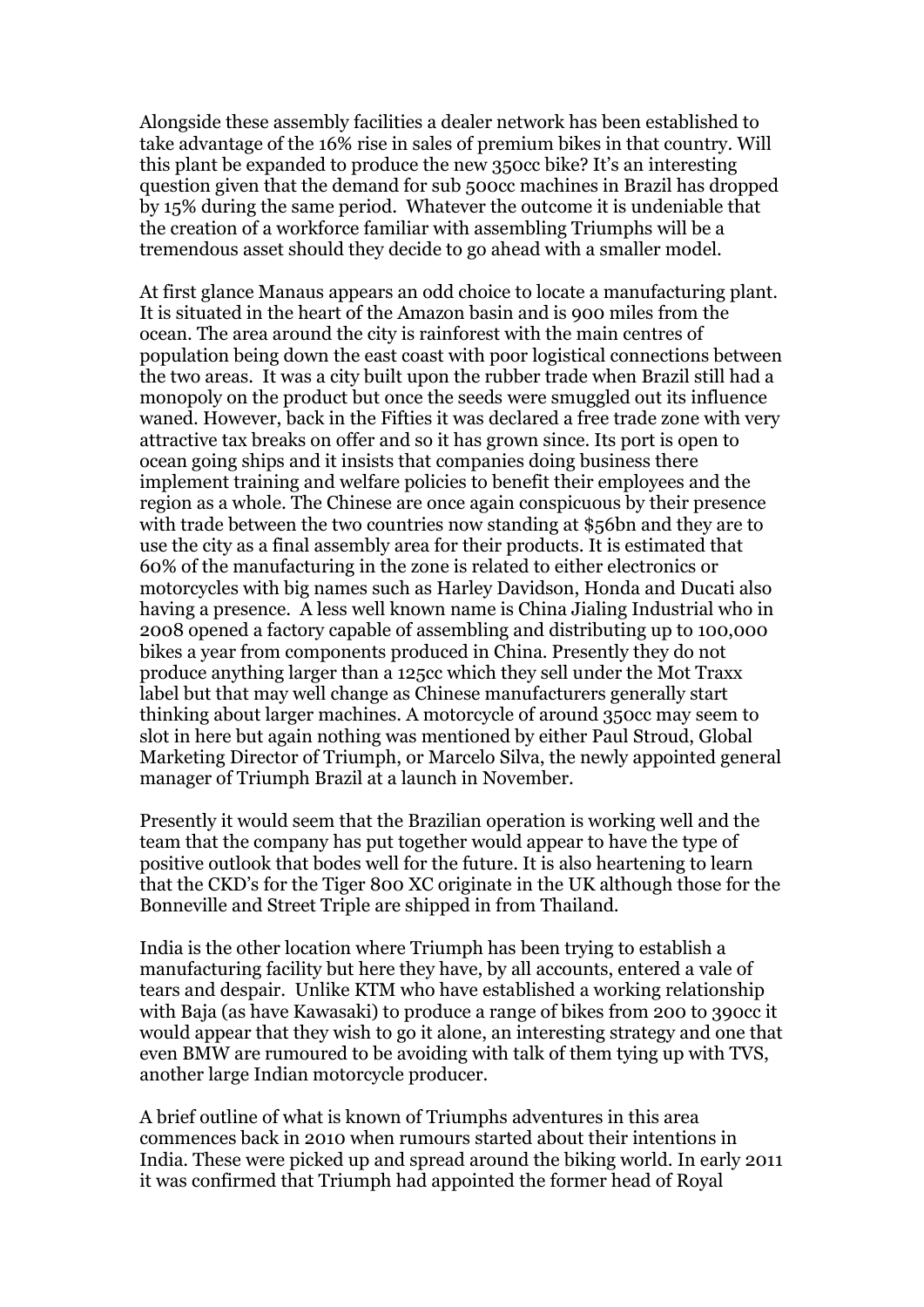Enfield's European operations, Ashish Joshi, to set up their Indian branch. It was never made clear whether this was just to be a sales and distribution exercise or a manufacturing operation until Joshi let the cat out of the bag in an interview with the Indian Business Standard. Triumph, he noted, were developing a small bike with a 260 – 350cc single cylinder engine to sell to developing countries. Unfortunately the paper no longer has this interview on its website so the details are second hand but it is claimed that he referred to the machine as the 'Street Single' and it would appear in various guises. It was soon after this careless talk that the unfortunate Mr Joshi found himself available for further career opportunities by 'mutual consent'. The responsibility for setting up the Indian arm then fell back to Hinckley who have been struggling to maintain any momentum A spokesman for the company told the Business Standard in October 2012 –

*"I can only confirm that Triumph is planning to launch in India during early quarter of 2013. We are in active discussions with local government agency to acquire land for our manufacturing needs. However, the deal has not yet been finalised,"*

Quite why the delay or what or what they intend to manufacture is not made clear but a reasonable assumption would be that it is CKD's that circumnavigate the trade tariffs in place in India. Indeed it must be pointed that although the reduction in labour costs is usually cited as the reason for sourcing production abroad the existence of local taxes on imported goods and the existence of advantageous free trade zones is just as much a stimulus for companies wishing to expand overseas as are lower production costs. It is probably also fair to believe that once 'manufacturing' has been established and experience gained on the CKD's then introducing a brand new model, such as the 'Street Single' should not present too much heartache.

Another option would be for them to form a partnership with an already established Indian manufacturer as KTM have done. KTM is well ahead in both producing a range of small bikes and distributing their larger machines to the country with 9,000 units sold in 2012. This is small by Indian standards but would represent a near 20% increase in sales for Triumph if they were to match it. One could be forgiven for assuming a certain air of frustration at Hinckley as their rivals forge ahead and little seems to be happening, to the outside world at least.

Looking to Brazil to divine the future of Triumphs manufacturing ventures abroad generally may well be the safest bet for the time being but any excitement over a new Triumph Cub may well be misplaced judging by the lack of information available. When it comes to launching machines Triumph tend to prepare the ground well with 'spy' shots appearing in the press  $18 - 24$ months beforehand followed by a gap of around a year before photos of the nearly finished article make a splash in the press. Beyond what we learnt from Ashish Joshi nothing of the Street Single, other than drawings and rumours of the small bike being tested, has emerged so far.